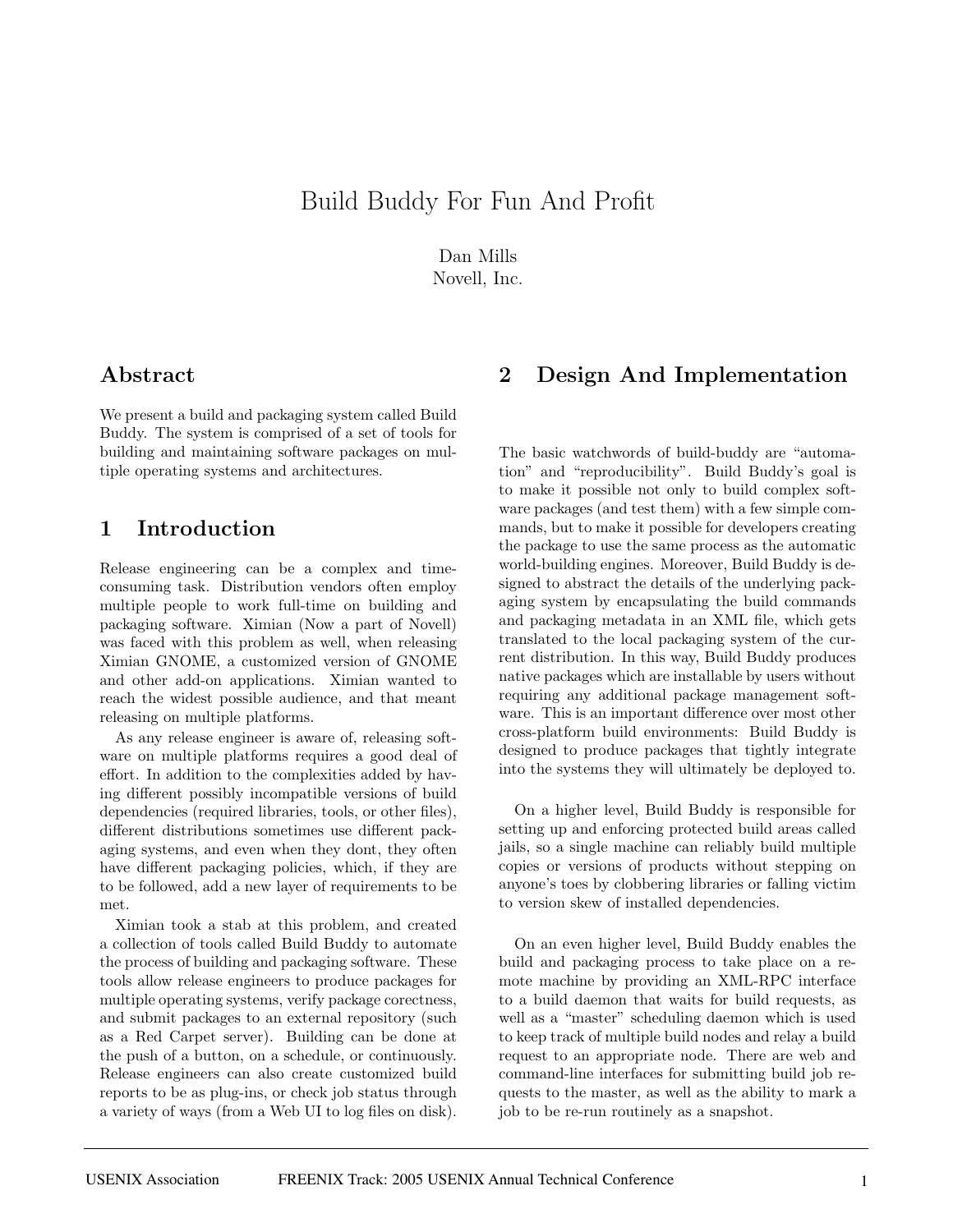### **2.1 Packaging System Abstraction**

Build Buddy can produce native packages for the following packaging systems<sup>1</sup>:

- RPM<sup>2</sup> (Red Hat, SuSE, Mandrake, and others)
- DPK $G^3$  (Debian)
- $SD<sup>4</sup>$  (HP-UX)

To achieve this, we use an XML description of the packaging metadata that will ultimately be converted to an RPM spec file, a DPKG debian/rules file, or an SD psf file. Although the format of all three vary quite a bit, much of the information is similar. For those cases when the information needs to be different per-platform, Build Buddy allows the release engineer to override chunks of the XML on a per-target basis.

### **2.1.1 Targetsets**

Targetsets are a major feature of the Build Buddy XML package description file. They allow the writer to selectively apply chunks of XML to certain platforms, with a very simple syntax. There must be one targetset, called the "default" targetset, that matches everything:

```
<targetset>
     。<br><filter>
         <i>.*</i>
    </filter>
    ...XML here...
```
#### </targetset>

After it, any number of additional targetset sections may be defined, matching any combination of targets:

```
<targetset>
    <filter>
        <i>suse-91-i586</i>
        <i>sles-.*-ppc</i>
        <i>fedora</i>
    </filter>
    ...XML here...
```
#### </targetset>

When the XML file is read, all matching targetsets are merged together, thus allowing the release engineer to place in the default targetset as much information as is common among different targets, and adding, removing, or changing those default on specific sets of operating systems or architectures.

#### **2.1.2 Macros**

Macros are a way of avoiding duplication of information. Our XML files make extensive use of these string replacement macros. Commonly, they are used to define parts of paths and other useful variables. For example, the [[prefix]] macro can be set-up to expand by default to /usr on various Red Hat Linux OSes, but to /opt/gnome on SuSE Linux OSes. This way, the command:

#### ./configure --prefix=[[prefix]]

Will cause the software to be configured differently depending on the target being built on. Moreover, macros can reference other macros (as long as there are no recursive definitions), so it is possible to e.g., define a [[configure]] macro, which sets the prefix, sysconfdir, localstatedir, and other miscellaneous settings as desired on each target.

Macros are set in a global configuration file for all of Build Buddy, but they can be overridden on a permodule basis. When this is done, other macros that reference the overridden macro will use the new definition. So for example, if a module defines:

<macro id="prefix">/opt/myproduct</macro>

The configure macro will correctly configure the product to run from /opt/myproduct.

### **2.1.3 Project Organization**

Build Buddy was designed to maintain a packages created from 3rd party sources. For this reason, the packaging metadata is kept separate from sources and patches. Each XML build file and its associated sources, patches, and any auxiliary files is called a "module".

In the general case, only a single XML configuration file per module is needed. Occasionally, however, other files must be provided. For this reason, Build Buddy projects are organized in CVS with one directory per module, and all of them are (usually) placed inside one CVS module.

### **2.2 Sources And Patches**

Build Buddy uses a simple source repository, which can be set-up locally or remotely (using ssh) with minimal configuration. Files may be placed in the repository by using the bb\_submit tool, which returns a repository handle that may be inserted in a ximian-build.conf file or used with the bb get tool to retrieve the file. It is not possible, however, to remove a file from the repository. When an updated

<sup>&</sup>lt;sup>1</sup>There is also IRIX Inst support, though largely unused. RPM platforms are the only ones supported for bb node.<br> $^{2}$ http://rpm.org/

<sup>3</sup>http://debian.org/

<sup>4</sup>http://software.hp.com/products/SD AT HP/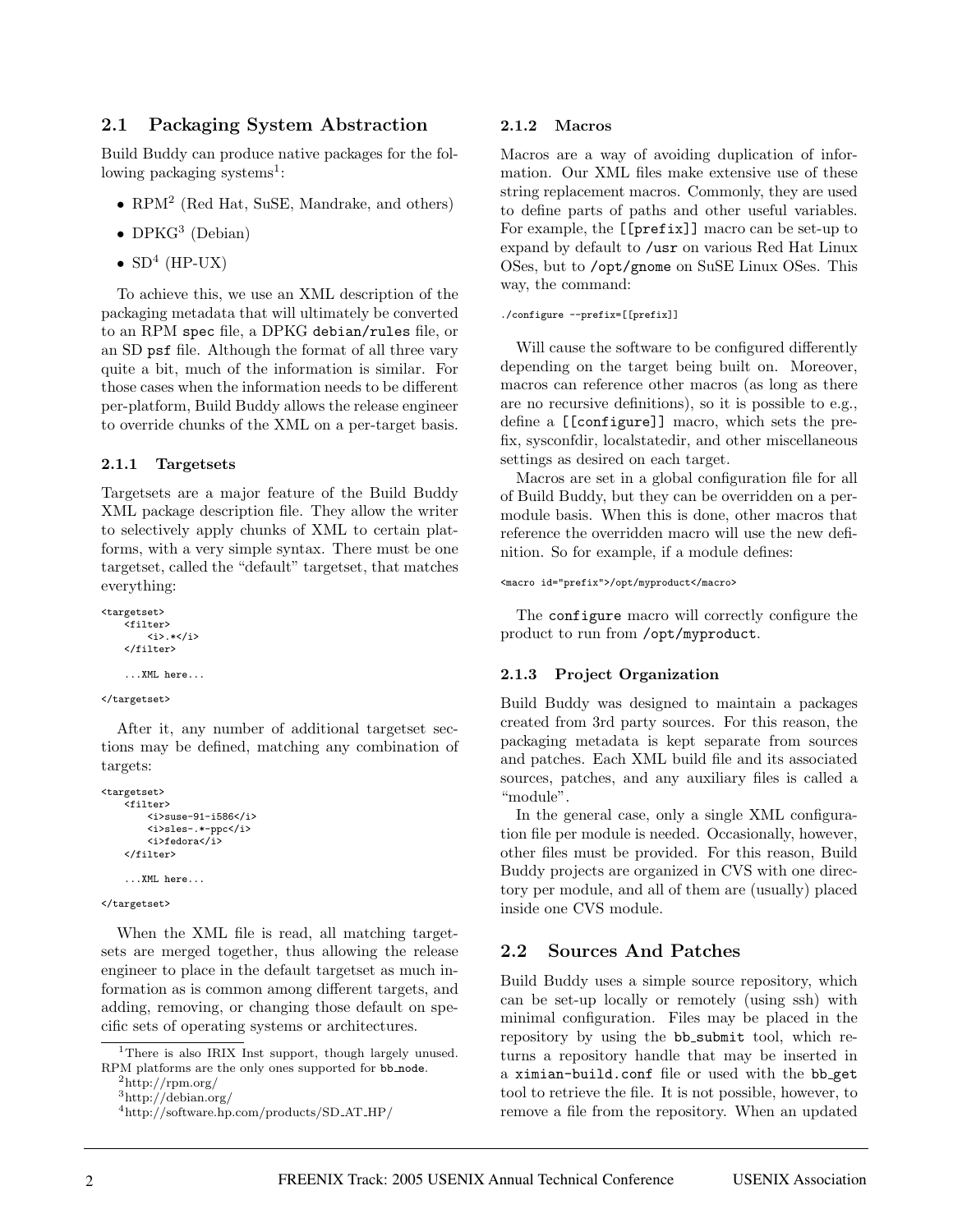version of a file with the same name exists, it is simply submitted again, and a new handle is produced–but the old handle is still valid.

The repository can be used to hold patches as well. These are treated equally by the repository, but they are used in a <patch> section in the XML packaging metadata, instead of a <source> section.

There exist several tools in Build Buddy to manage patches. While Build Buddy's patch management capabilities were not designed to supplant a version control system, it is possible to maintain source changes completely within Build Buddy. The bb\_regenerate tool can generate a new patch by comparing a modified source tree to a pristine one. It can also regenerate a patch if it already exists. For example, if the sources have the following patches applied:

- 1. add-french-translation.patch-2
- 2. fix-autoconf.patch-1
- 3. fix-bug-51242.patch-1

And the second patch needs to be changed, it is possible to make those changes and ask bb\_regenerate to create a new version of it, even if it partially overlaps with other patches. The new patch can then be tested and submitted to the repository (which will create the fix-autoconf.patch-2 handle).

Build Buddy supports other source acquisition mechanisms in addition to the simple repository. HTTP and FTP behave similarly to the standard repository, but URLs are used instead of a repository handle.

It is also possible to use CVS or Subversion to acquire sources. In this case, Build Buddy will checkout the sources and attempt to create a distribution tarball. This command is configurable via the <dist> tagin the XML configuration file. If not specified, it will attempt to run autogen.sh, and make dist. Once a tarball has been created, it is used as the source for the rest of the build, and for the source packages. This practice ensures that a valid source package is created as part of the build process.

## **2.3 Basic Build Process**

When building a single module, the following steps are generally taken (see fig. 1):

- Parse the XML build config file.
- Acquire all sources as defined.
- Produce local build/packaging files (e.g., RPM .spec).



Figure 1: The basic build and packaging process

- Build and install to a temporary location.
- Package the built files.
- Test the resulting packages.

Build Buddy executes as many steps as possible from within the packaging system's environment. For example, on RPM systems, the build commands are executed through RPM. This helps ensure the source package will be valid and usable by third parties. However, when the packaging system does not support a certain step, Build Buddy performs it directly. For example, the SD system does not have a concept of a source package and simply expects binaries as its input files. In this case, Build Buddy emulates the RPM behavior by executing the build commands directly, and creating an additional package with sources.

### **2.4 Verifying Package Correctness**

Even the best of packagers is bound to make a mistake sometime. To catch as many errors as we can before letting a package out the door, Build Buddy has a tool called bb\_lint, which can be thought of as a unit testing framework, but restricted to packaging policy/metadata. It is possible to easily create new tests to be run either globally or for a particular module, or to disable a check for a particular module. Examples of existing tests include:

- Whether all files the module installs have been packaged.
- Whether there are any files in the package that are not owned by a system user (such as 'root', etc).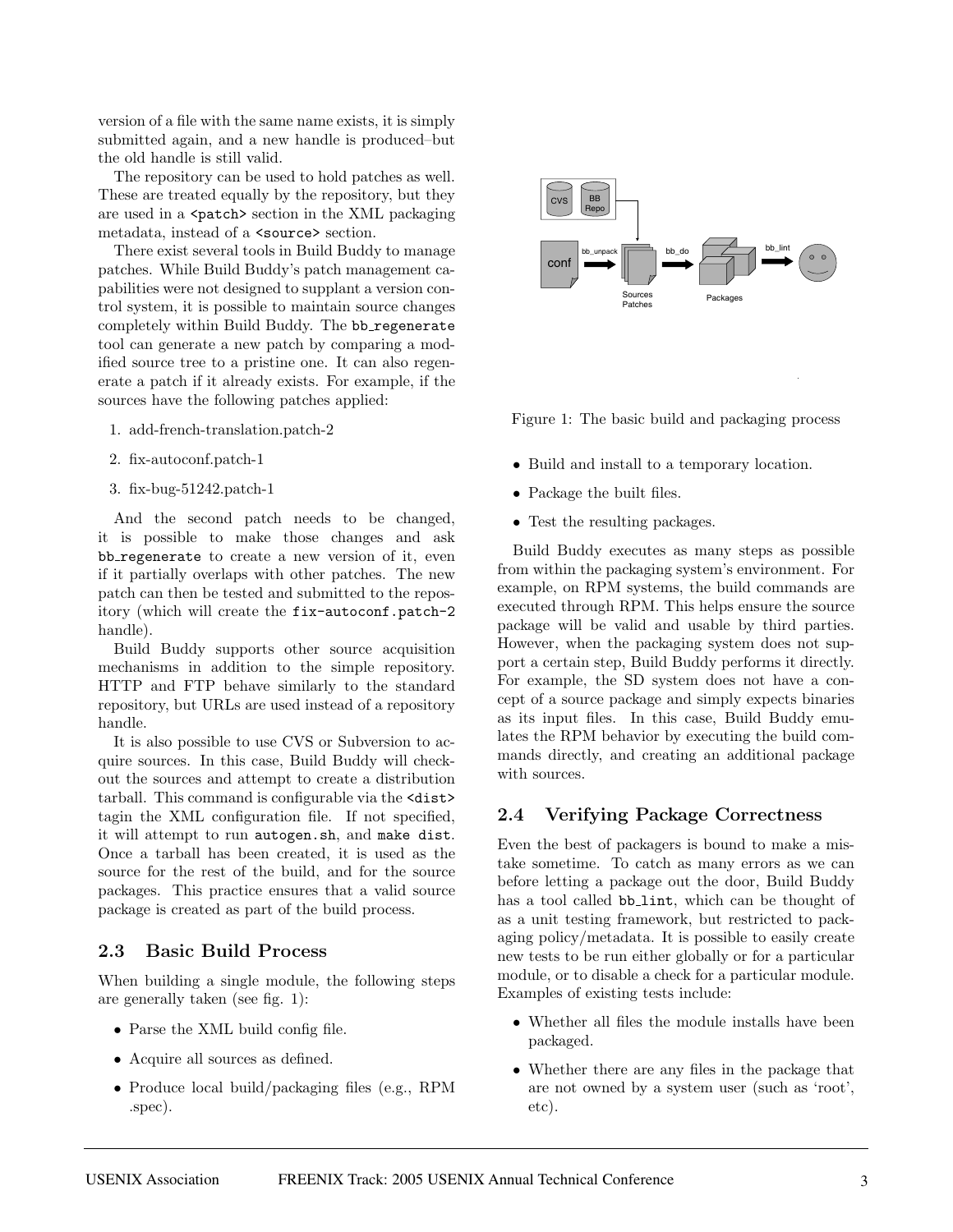• Whether all packages have a "group" defined.

Some lint tests are designed to be run before the package has been built, such as the "group" check. Others, require the packages to be created, such as the test for non-packaged files. Tests can be flagged as errors, or warnings.

### **2.5 Building Large Products**

In addition to the ability to build a single module on many operating systems, Build Buddy can also help manage the complexities of a large product with interdependent modules. It is possible to create another XML file called a product file, which describes the build-dependencies of all the modules involved. Then, one can use the bb build tool to perform arbitrary operations (operations can be defined via plug-ins) on any subset of the module graph. For example, given the modules:

- glib
- gtk+ (depends on glib)
- nautilus (depends on gtk+)
- tcpdump

It is possible to request a rebuild of glib and everything that has a dependency on it (gtk+ and nautilus, but not tcpdump).

Due to the flexible operations, however, it is also possible to perform many other tasks that span multiple modules through bb\_build. Examples include creating a HP-UX PSF file for a Bundle (a collection of products), running only specific portions of the build process (such as  $bb\_lint$  by itself), or custom operations, such as unpacking a module and determining if it contains a certain source file or not.

Custom operations do require some programming and knowledge of certain Build Buddy data structures, but care has been taken to keep them easy to create and deploy. It is also possible to create a 'task', a sequence of operations that can then be conveniently invoked by a single name. For example, the default operation bb\_build runs is 'build', which is a task that unpacks, builds, runs bb\_lint, and cleans up the built tree. Thus, to execute the default sequence and add something at the end, the user can specify "build, oper" as the operation.

Upon encountering an error, bb\_build can stop all operations on the current module as well as modules that depend on it. This is the defautl behavior. The user can also specify more or less lenient behavior,

that is, to attempt to build dependent modules, or to halt immediately on error.

bb build allows all output (including the output of the build process itself) to be sent to a file. This can be combined with home-grown scripts to integrate Build Buddy into a build process without using the XML-RPC Build Buddy daemons.

### **2.6 Jails**

Jails are extensively used in Build Buddy. A jail image is essentially a tarball of an entire distribution, plus some metadata. When a jail image is unpacked, the chroot system call is used to enter the jail, so the build node is protected to some degree from the build, and vice-versa. However, as anyone familiar with chroot is aware, chroot does not provide a great deal of insulation–a number of things are shared, such as the process table, etc. Still, as a poor man's VM, it is excellent.

Build Buddy keeps arbitrary XML metadata associated with the jail image and with unpacked jails. Metadata currently used include hints to the node to control automatic deletion of old jails, information about the jail's owner, information about mount points that Build Buddy will automatically mount (such as /proc), etc. Since the metadata is arbitrary and easily parseable, external tools can tag jails, for example, for archival.

When the remote interface (Web UI / XML-RPC) is being used, it is possible to specify via XPath queries certain values to be met in the to-be-used jail. This makes it possible, for example, to deploy a specialized jail to be used for certain build jobs.

## **2.7 XML-RPC Interface**

The components described so far operate on one or more modules, on a single machine or jail. Build Buddy also includes a set of networking components designed to automate the build process and manage a "build farm". In this set-up there is one "master" and many build "nodes". Each node registers itself with the master, which keeps track of them, and serves as a scheduler to distribute build requests, as well as a centralized point to collect logging information.

The current XML-RPC interface does not allow for full bb build usage remotely. Instead, build requests specify each module to be built, in order. There are, however, plans to improve on this point by extending the XML-RPC interface.

The structure of the Build Buddy networked daemons is as follows (see fig. 2):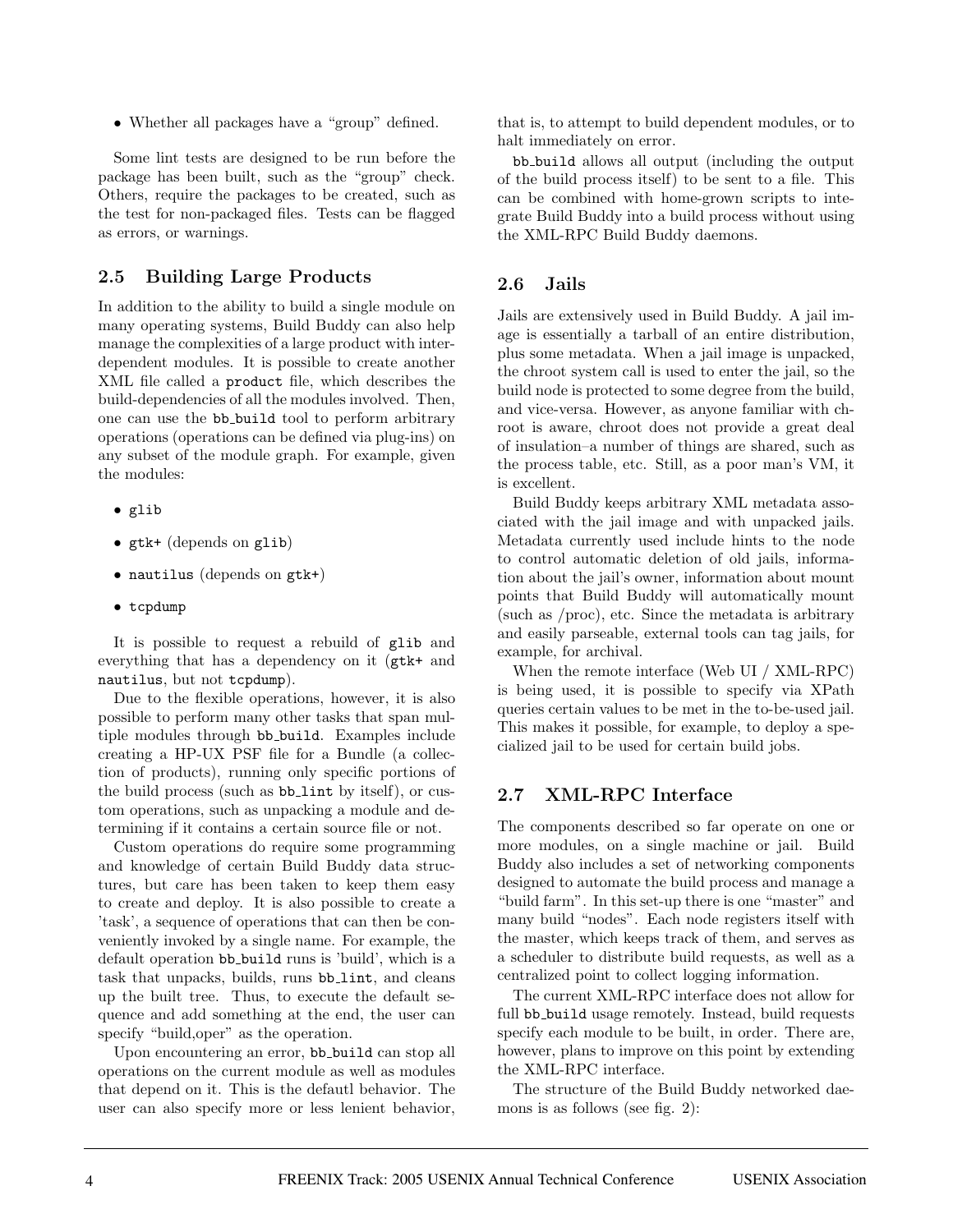

Figure 2: The networked build farm

The master is the main user-visible machine. Its purpose is to monitor the nodes, collect information about builds, and provide a single point of contact for the system. As such, it runs various daemons, including a web server, a database, and several Build Buddy services.

These services are:

- The logger is responsible for collecting all logging output from the jobs and storing it on-disk.
- The master is responsible for the scheduling of jobs, and for presenting a unified XML-RPC interface for all the available nodes.
- The authserver is responsible for user authentication, and also for authorizing or denying any requests from users.
- The snapshotter is an optional service to run saved jobs marked by users to be executed automatically on a regular basis.

The node is an individual machine which can build software upon request. Jails only need to run one background process, the bb node daemon itself.

The actual build, which runs inside a jail, uses CVS to acquire the ximian-build.conf files. The sources to be built are defined in those files, and can point to external CVS, HTTP, FTP servers, or a Build Buddy file repository.

The build can also specify build dependencies, which are installed using the Red Carpet utility.

### **2.8 Remote Build Process**

When a build request is submitted via the XML-RPC interface, the following steps take place:

- 1. The build master schedules the job to a node, taking into account the architecture requested, number of running jobs on each node, free HD space, etc.
- 2. The node searches for an available build jail for the requested os-version-arch (which Build Buddy calls a "target"). If none are available, a new one is unpacked.
- 3. Red Carpet is set-up inside the jail, to provide a method of installing build dependencies.
- 4. The XML build configuration files are checked out of CVS.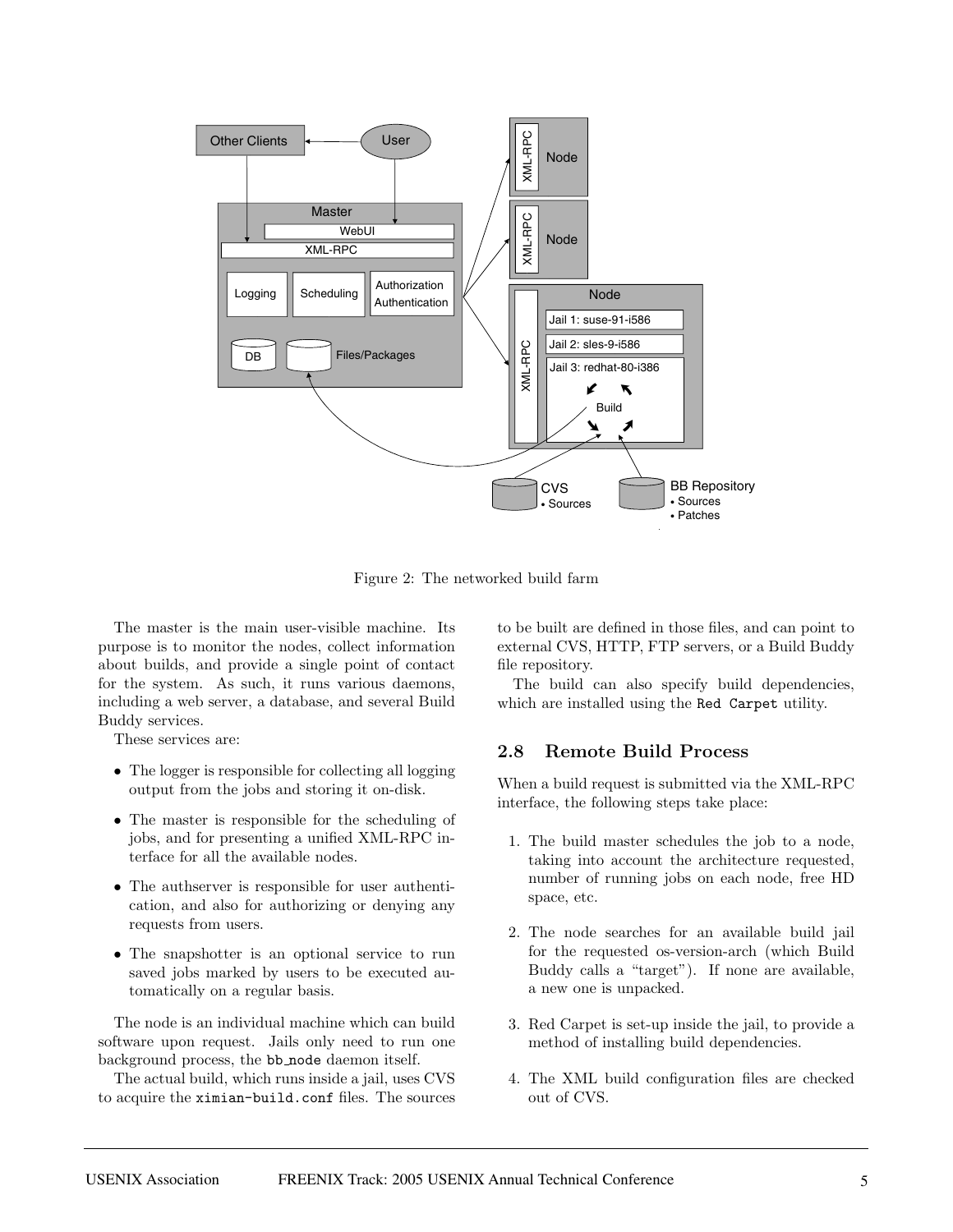- 5. For each module to be built, these steps are performed:
	- (a) Build dependencies are installed if needed.
	- (b) The sources of the module are obtained from the tarball repository, or from CVS/Subversion.
	- (c) bb lint is run to check the XML metadata.
	- (d) A spec file is generated for RPM. <sup>5</sup>
	- (e) The software is built and packaged as per the spec file.
	- (f) The resulting packages are synced over to the master (to avoid having to set-up a shared filesystem between the nodes and the master, rsync is used).
	- (g) The resulting packages are tested for packaging errors with a second bb\_lint run.
	- (h) The resulting packages are installed inside the jail (which is necessary, since they can provide a build dependency for a later module).
- 6. Finally, if all went well, the packages are optionally submitted to a Red Carpet server, so that users can get at them, and so they can be used as build dependencies for other build jobs.

### **2.8.1 Logging**

Throughout the entire process above, the status of the job, including up-to-the-minute process output logs can be seen via the Build Buddy Web UI. Nodes collect process output, and relay it to the master via a specialized XML-RPC daemon, which writes it to disk<sup>6</sup>. Reporting modules called "logstyles" are also available for snapshot jobs. Logstyles are eventbased, and are highly customizable. Currently available logstyles include support for email reports (both text and HTML), and RSS.

#### **2.8.2 Job Submission**

There are three<sup>7</sup> interfaces to submit a build job to the master. One is a command-line interface called

<sup>7</sup>Actually, there are two more. One is an Emacs Lisp program to submit the XML config currently being edited for building, but it has not kept up with the latest XML-RPC interface changes. The other is a plugin for the Eclipse IDE to integrate with a Build Buddy installation at Novell Forge, which due to its Novell Forge-specific nature is not bundled with Build Buddy

bb client. The second is also a command-line utility, but it is designed to run on the master, for snapshot (recurrent) jobs, that is the bb snapshot tool. The last method is the web interface. The web interface allows users to specify job information and save it to a database on the master. They can then submit the job, or they can mark it for snapshotting (which gets picked up by bb\_snapshot when it runs).

## **3 Example Usage**

The following is a working example of an XML build configuration file to build and package the 'Error' Perl module:

```
<?xml version="1.0" ?>
<!DOCTYPE module SYSTEM "helix-build.dtd">
```

```
<module>
    <targetset>
        <filter>
            <i>.*</i>
        </filter>
        <rcsid>$ Id: $</rcsid>
        <name>Error</name>
        <version>0.15</version>
        <rev>1</rev>
        <serial>1</serial>
        <psdata id="copyright">Artistic</psdata>
        <psdata id="url">http://www.cpan.org/</psdata>
        <source>
            <i>Error-0.15.tar.gz-1</i>
        </source>
        <build id="default">
            <prepare>[[perlprepare]]</prepare>
            <compile>[[perlmake]]</compile>
            <install>[[perlinstall]]</install>
            <package id="default">
                <name>perl-Error</name>
                <psdata id="group">Development/Perl</psdata>
                <files>
                    <i>[[perlmoddir]]</i>
                    <i>[[usrmandir]]/man*/*</i>
                </files>
                <docs>
                    <i>README</i>
                </docs>
                <description>
<h>Error extension for Perl5</h>
<p>This package provides a perl module.</p>
                </description>
            </package>
        </build>
```
</targetset> </module>

The above configuration file is placed in CVS, as described in the "Project Organization" section. To use the scripts directly, the conf is checked out on the build machine, and the various scripts (such as bb build, bb do, etc) are executed. The release en-

<sup>&</sup>lt;sup>5</sup>The node does not currently support Debian, HP-UX, or Solaris, even though the lower-level tools do.

<sup>6</sup>Previous Build Buddy versions used NFS to do this work, but it made the system harder to deploy, and was not more reliable than the current method.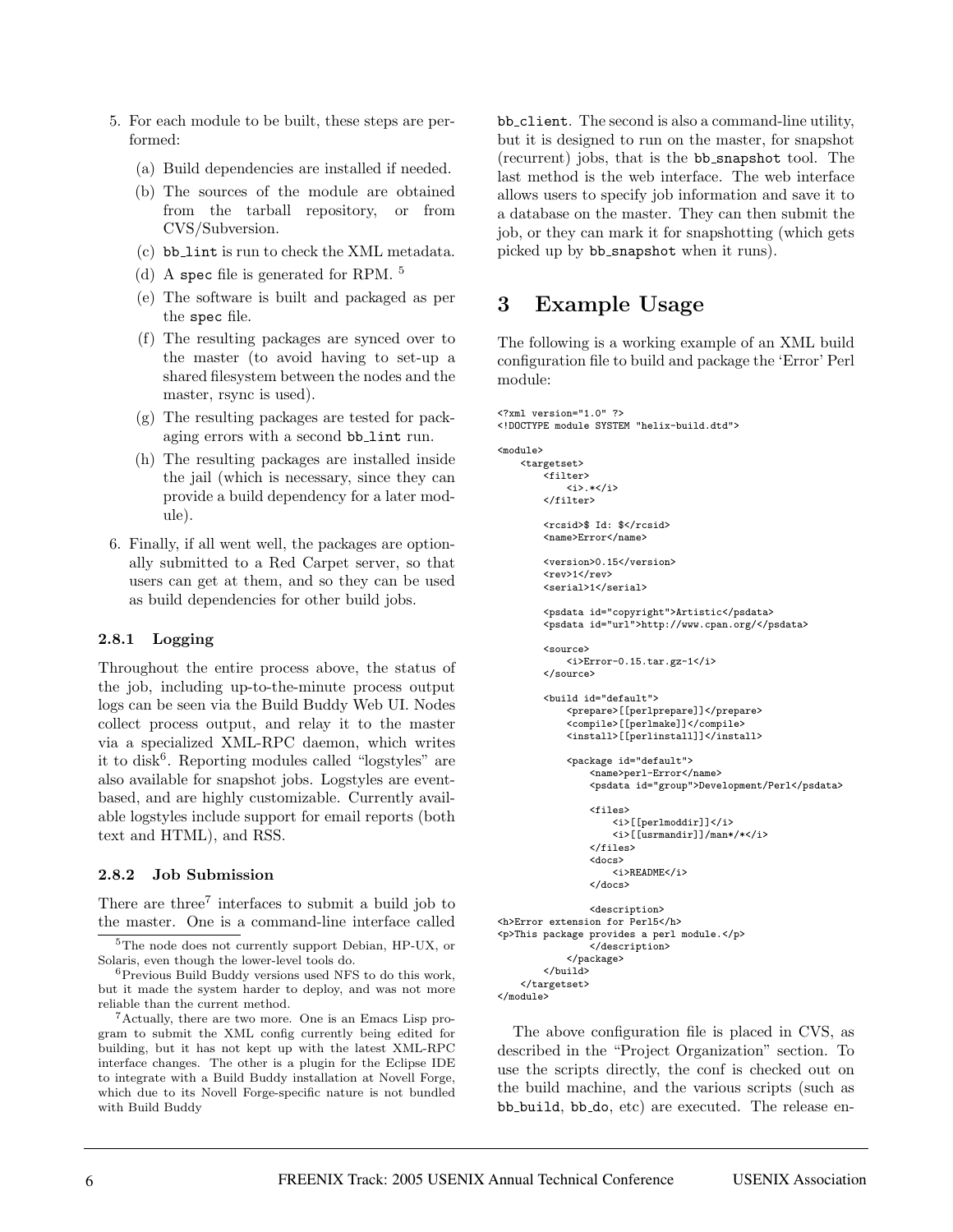| <b>Build Buddy: New Job</b>                                                                                                                                                          |                                                                            | Logged in as thunder<br>Log out                   |
|--------------------------------------------------------------------------------------------------------------------------------------------------------------------------------------|----------------------------------------------------------------------------|---------------------------------------------------|
| Job Submission :<br>Home :                                                                                                                                                           | New Job                                                                    |                                                   |
|                                                                                                                                                                                      | A: Move up v: Move down T: Move to the top B: Move to the bottom x: Delete |                                                   |
| Module List [Add]                                                                                                                                                                    | Job Settings [Edit]                                                        |                                                   |
| perl-error [^ v   T B   x]                                                                                                                                                           | Targets:                                                                   | redhat/i386: 9                                    |
|                                                                                                                                                                                      | Build ID                                                                   | <b>Default</b>                                    |
|                                                                                                                                                                                      | <b>CVS Root</b>                                                            | v_thunder@forgecvs1.novell.com:/cvsroot/ximian-bb |
|                                                                                                                                                                                      | <b>CVS Module</b>                                                          | bb-conf                                           |
|                                                                                                                                                                                      | <b>CVS Version</b>                                                         | Latest                                            |
|                                                                                                                                                                                      | <b>Pipeline Channel</b>                                                    | ximian-release                                    |
|                                                                                                                                                                                      | <b>Direct Channel</b>                                                      | Default                                           |
|                                                                                                                                                                                      | <b>Submit Targets</b><br><b>Snapshot Mode</b>                              | No                                                |
|                                                                                                                                                                                      | <b>Create Tarballs</b>                                                     | No                                                |
|                                                                                                                                                                                      | <b>Remove lail</b>                                                         | No                                                |
|                                                                                                                                                                                      | Jail Not Reapable                                                          | No                                                |
|                                                                                                                                                                                      | <b>Ignore Submission Errors</b>                                            | No                                                |
|                                                                                                                                                                                      | <b>Ignore Build Errors</b>                                                 | No                                                |
|                                                                                                                                                                                      | Node                                                                       | Default                                           |
|                                                                                                                                                                                      | Min. Disk                                                                  | Default (1GB)                                     |
|                                                                                                                                                                                      | Max. Jobs                                                                  | Default (4)                                       |
|                                                                                                                                                                                      | <b>Red Carpet Server</b>                                                   | <b>Default</b>                                    |
|                                                                                                                                                                                      | <b>RCD</b> mcookie                                                         | <b>Default</b>                                    |
|                                                                                                                                                                                      | <b>RCD</b> partnernet                                                      | <b>Default</b>                                    |
|                                                                                                                                                                                      | Debug Level                                                                | <b>Default</b>                                    |
| Other settings:                                                                                                                                                                      |                                                                            |                                                   |
| <b>Environment variables</b><br>Jail Metadata Queries<br><b>Additional Dependencies</b><br>Red Carpet Settings<br><b>O</b> RCD variables<br><b>O</b> RCD activations<br>Shared Users | <b>O</b> RCD channel subscriptions                                         |                                                   |
| <b>Actions</b>                                                                                                                                                                       |                                                                            |                                                   |
| Submit Job                                                                                                                                                                           | Start Over<br>Save                                                         |                                                   |
| Save As:   perl-Error                                                                                                                                                                |                                                                            |                                                   |
|                                                                                                                                                                                      |                                                                            |                                                   |
|                                                                                                                                                                                      |                                                                            |                                                   |

Figure 3: Job Submission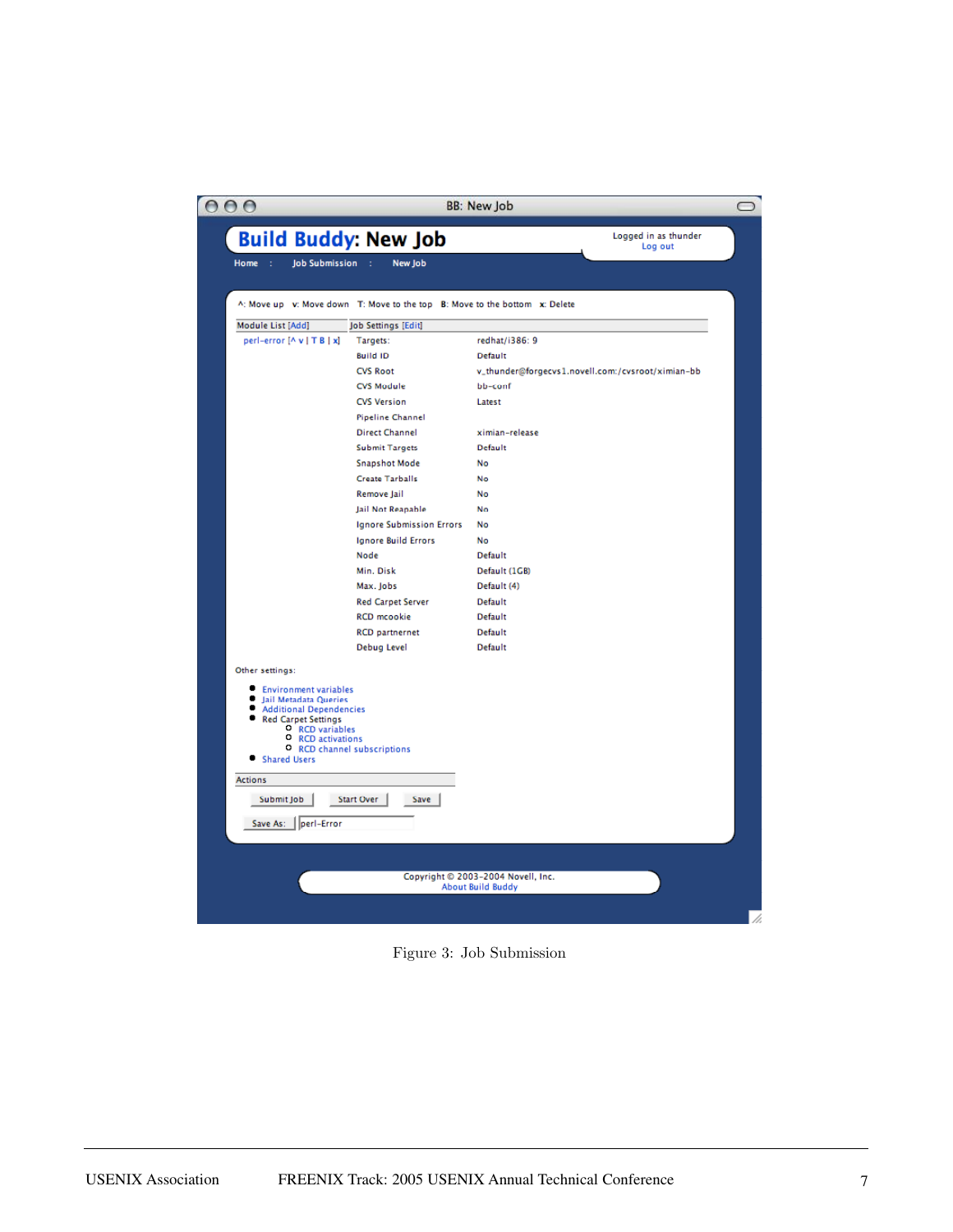

Figure 4: Recent Jobs (shortened list)

gineer can then use the resulting packages however is desired.

When using the WebUI, a new job is created for perl-Error (see fig. 3). The job includes information on where to check out the configuration file from, and which operating systems/platforms to build it on, as well as a Red Carpet server and channel to submit it to.

Since the configuration file specifies a tarball in the <source> tag (to be retrieved out of the Build Buddy file repository), this module will likely not be run as a snapshot. We can, however, update the configuration file stored in CVS at any time, increase the version as appropriate, and simply re-submit the job to build the new packages.

Once a job is submitted, it will appear under the "recent jobs" list (see fig. 4). The user can click on the job id to bring up job details (see fig. 5). From this page, it is possible to view individial log files, as well as download any generated packages, by clicking on them.

# **4 Future Plans**

Although a great deal of effort has been spent on Build Buddy, there is still much that can be done. Aside from minor improvements in all areas, the biggest projects currently under consideration are a flexible way to keep track of a project's modules in the WebUI, and a redesign of the packaging system abstraction XML to allow for new platform support andd additional features.

## **4.1 WebUI Improvements**

The WebUI is currently limited to a rigid definition of a build job, and has no definition of a project from which jobs can be derived. In reality, projects with multiple components will want to keep track of all

the components without associating them to a "saved job", and be able to produce jobs based on the project data with less set-up than is currently needed.

To accomplish this, a logical container of modules can be created (the project), and the UI can be modified to allow build queries which allow the release engineer to make use of the bb build command remotely.

## **4.2 Expanded Platform Support**

Build Buddy's most unique feature is its ability to produce native packages on a wide range of platforms. Currently, this is restricted to UNIX-like operating systems, but there is no reason why this should continue to be the case. A research prototype exists that is able to build MSI packages on Microsoft Windows. This presents some interesting challenges, due to the differences between RPM, Dpkg, or SD, and Windows' MSI, but they still have enough in common that it is possible to use a single configuration file for all.

The Windows prototype is written in  $C\#$ , and a new XML abstraction format was designed, both to add data only useful to MSI packaging, as well as to fix other long-standing problems or annoyances with the current XML format being used in production systems.

The MSI format is particularly different in its rich set of metadata for arbitrary files or folders. RPM and Dpkg do not generally require much additional metadata for files and folders. Flags for configuration files, documentation, permissions, or the like are sufficient in most cases, and several of these are mutually exclusive, making representation simpler.

The XML format implemented in the prototype has been designed to allow for arbitrary metadata for any resource (file, directory, or other) to be added at any later date. This is done by substituting the current file lists, which are simple strings, with a richer XML representation. At the same time, since string substitutions (Build Buddy macros) will not be useful for file lists, methods were added to produce the same results, while avoiding the need to be verbose.

## **4.3 Build Node Imaging**

There are certain types of builds or platforms for which it would be best to completely convert a node to a different distribution, rather than use a Build Buddy jail. Some distributions make use of specific kernel features, for example, which prevent them from working properly in a chrooted environment. A solution to this problem is to use a technique generally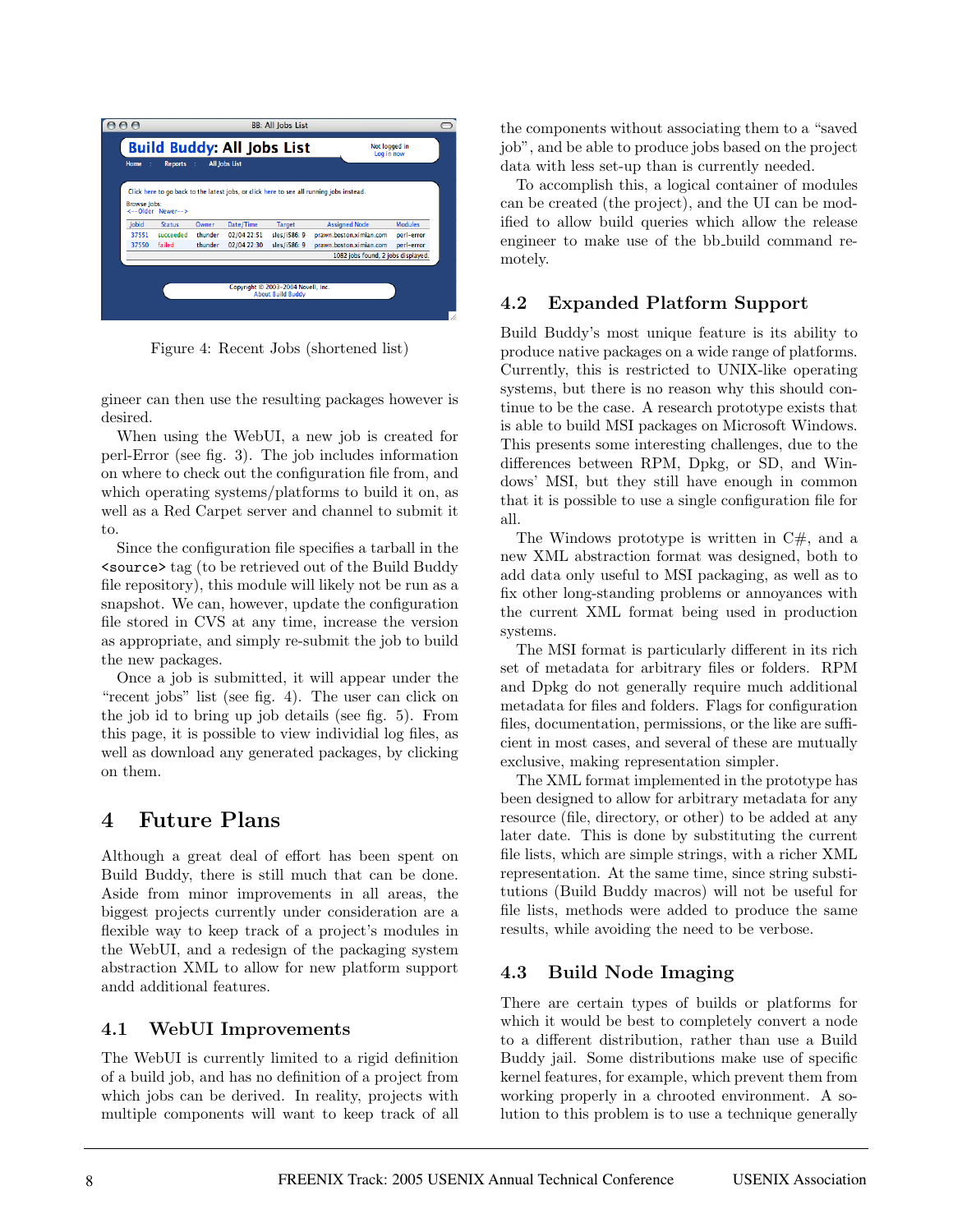| 000                                                                                         |                                                                                                                                                                                               |                                                                                                                                                 | BB: Job 37551 (succeeded)                                                                            |                             |  |
|---------------------------------------------------------------------------------------------|-----------------------------------------------------------------------------------------------------------------------------------------------------------------------------------------------|-------------------------------------------------------------------------------------------------------------------------------------------------|------------------------------------------------------------------------------------------------------|-----------------------------|--|
| <b>Home</b><br>- 1                                                                          | <b>Build Buddy: Job Status</b><br><b>Reports</b><br>- 11                                                                                                                                      | <b>Reports</b>                                                                                                                                  |                                                                                                      | Not logged in<br>Log in now |  |
| ID:<br>Status:<br>Owner:<br>Target:<br><b>Assigned Node:</b><br>lail Handle:<br>Start Time: |                                                                                                                                                                                               | 37551<br>succeeded<br>thunder<br>sles-9-i586<br>prawn.boston.ximian.com<br>sles-9-i586-distro-1<br>Fri Feb 4 22:51:06 2005                      |                                                                                                      |                             |  |
| End Time:<br><b>Modules</b>                                                                 | Logs                                                                                                                                                                                          |                                                                                                                                                 | Packages                                                                                             |                             |  |
| perl-error                                                                                  | <b>S</b> Log Files<br>bb_master_log<br>bb_node_log<br>env<br>[+⊡<br>≝ rug<br>⊞ <sup></sup> ⊠ install<br><sup>⊟</sup> ⊡a cvs<br>perl-error<br>D <sub>bb_do</sub><br>lint:all<br>package-submit | module:install-deps<br>SuSEconfig<br>module:clean<br>module:unpack<br>lint:prebuild<br>packages-sync<br>module:install<br>final-archivedir-sync | perl-Error-0.15-1.novell.1.1.i586.rpm<br>perl-Error-0.15-1.novell.1.1.src.rpm<br>perl-error.manifest |                             |  |
|                                                                                             |                                                                                                                                                                                               |                                                                                                                                                 | Copyright © 2003-2004 Novell, Inc.<br><b>About Build Buddy</b>                                       |                             |  |
|                                                                                             |                                                                                                                                                                                               |                                                                                                                                                 |                                                                                                      |                             |  |

Figure 5: Job Details